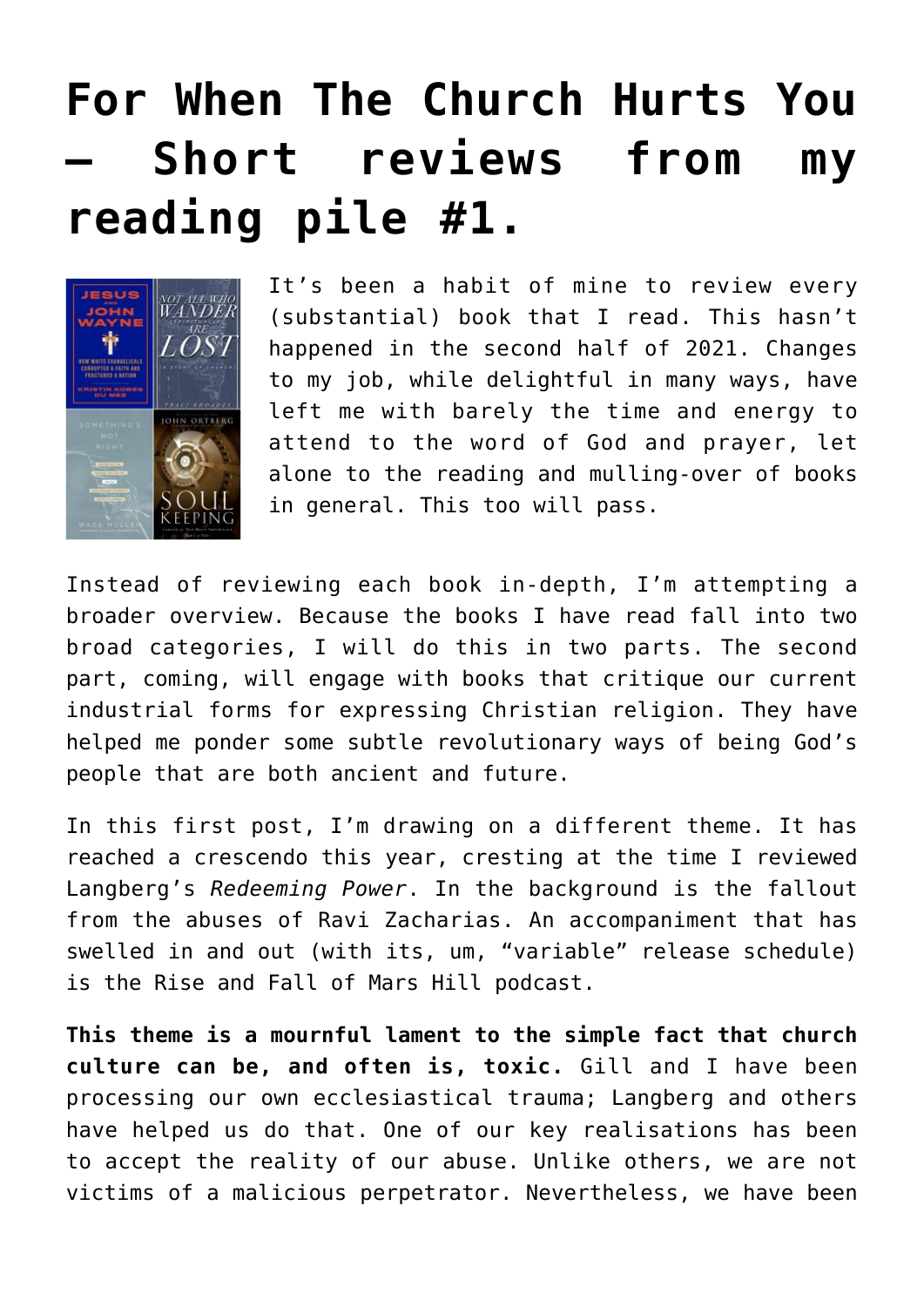hurt, and it wasn't just "one of those things"; it has been, at various times, due to toxic culture, vicious immaturities, and collective negligence. We can't just shrug it off; we have been wounded and the healthy thing is to pursue healing.

And it is not just about us. Our children have, unavoidably, witnessed what has been done to us; and have been on the receiving end of ostracism and shunning themselves. They have carried emotional loads which have been indirectly, but obviously, foisted upon them by inept church leaders unwilling to carry their own burdens, let alone the yoke of Christ to which they laid claim. Our children are learning to discern between the way of Christ and the way of his people, and how to count the life-giving cost of the former while standing firm against the latter. In due course they may share their own story; I will not go further than that here.

Similarly, by God's grace, we have encountered a number of others who have fallen under the wheels of the religioindustrial complex. Amongst their experiences are the effects of being silenced, ostracised, manipulated, or made subservient to a form of mission that is more about ecclesiastical ego than ecclesiological pursuit of God's good kingdom. The deconstruction of church is real. We are learning how to hear these stories, to undergo our own as-healthy-ascan-be deconstruction (because God's grace abounds when we are undone), while holding fast to the hope that is true, and truly, within us.

These books have been a part of that journey this last halfyear.

*[Jesus and John Wayne](#page--1-0)* [:](#page--1-0) *How white evangelicals corrupted a faith and fractured a nation* – Kristin Kobes Du Mez *[Not All Who Wander \(Spiritually\) Are Lost](#page--1-0)* : *A story of church* – Traci Rhoades *[Something's Not Right](#page--1-0)* : *Decoding the hidden tactics of abuse and freeing yourself from its power* – Wade Mullen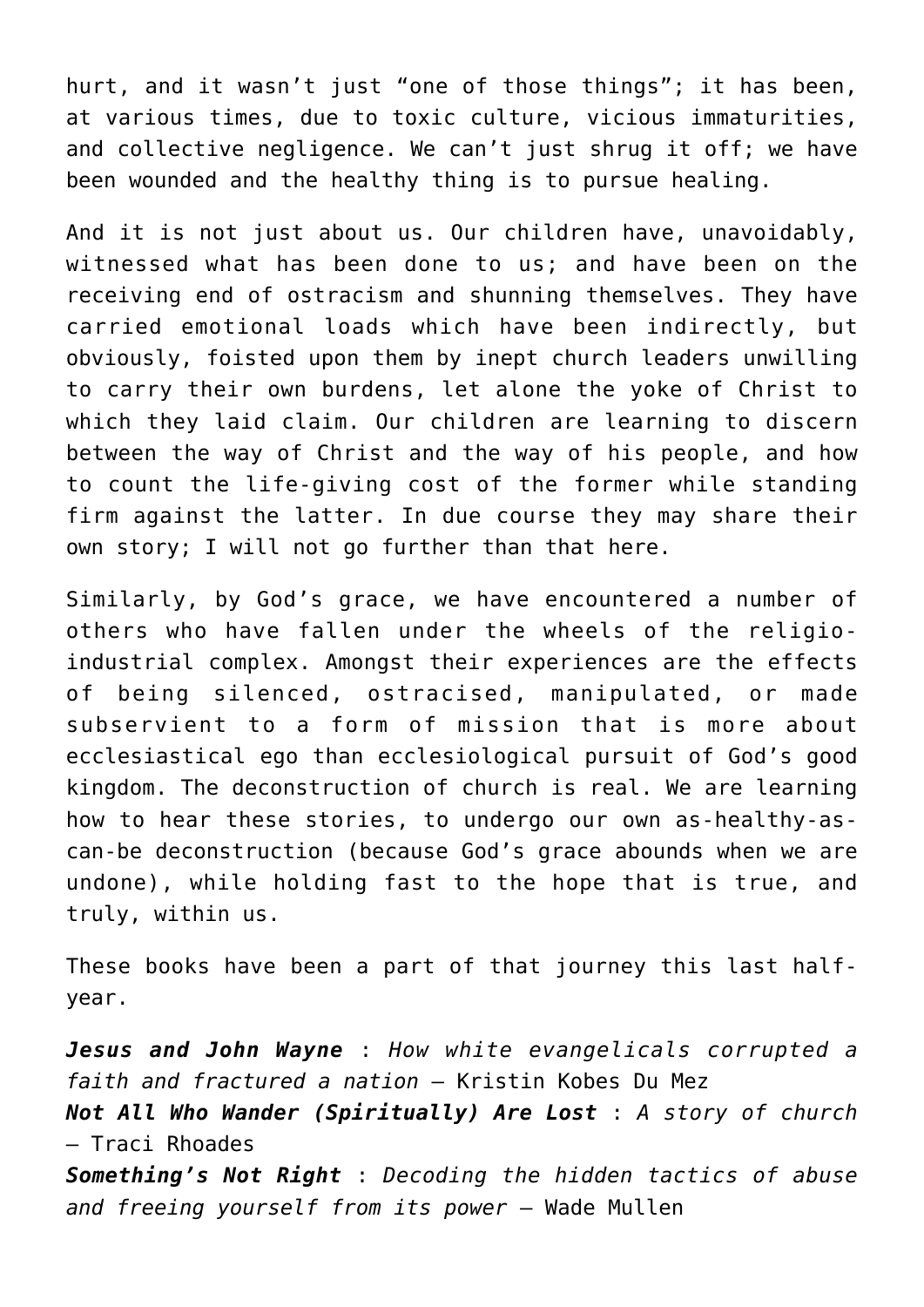*[Soul Keeping](#page--1-0)* : Caring for the most important part of you – John Ortberg



*Jesus and John Wayne* by Kristin Kobes Du Mez has become such a touchstone book that it's almost a meme. It is closely tied to the American evangelical scene and while it gives some helpful insight, it also perpetuates the Trumpian vs Wokeist culture wars that are besetting the West of late. Consequently, some love the book, and others loathe it.

Du Mez describes a cultural phenomenon: "White evangelicals" who "piece together" "intolerance towards immigrants, racial minorities, and non-Christians" and "opposition to gay rights and gun control" in which "a nostalgic commitment to rugged, aggressive, militant white masculinity serves as the thread binding them together into a coherent whole" (page 4). Hence, Christians have come to worship and follow a proverbial John Wayne more than Jesus Christ. At times my evangelical friends need to read and inwardly mark this critique; at other times it is just an evangelical straw man, certainly with respect to what evangelicalism means outside of the US, particularly in the two-thirds majority Christian world.

The deconstruction, however, is helpfully real. Billy Graham is dealt with (page 23), along with the likes of Falwell (page 49), Dobson (page 78), Eldredge (page 173), and, of course, Driscoll (page 193). It is a valid unveiling of the late 20th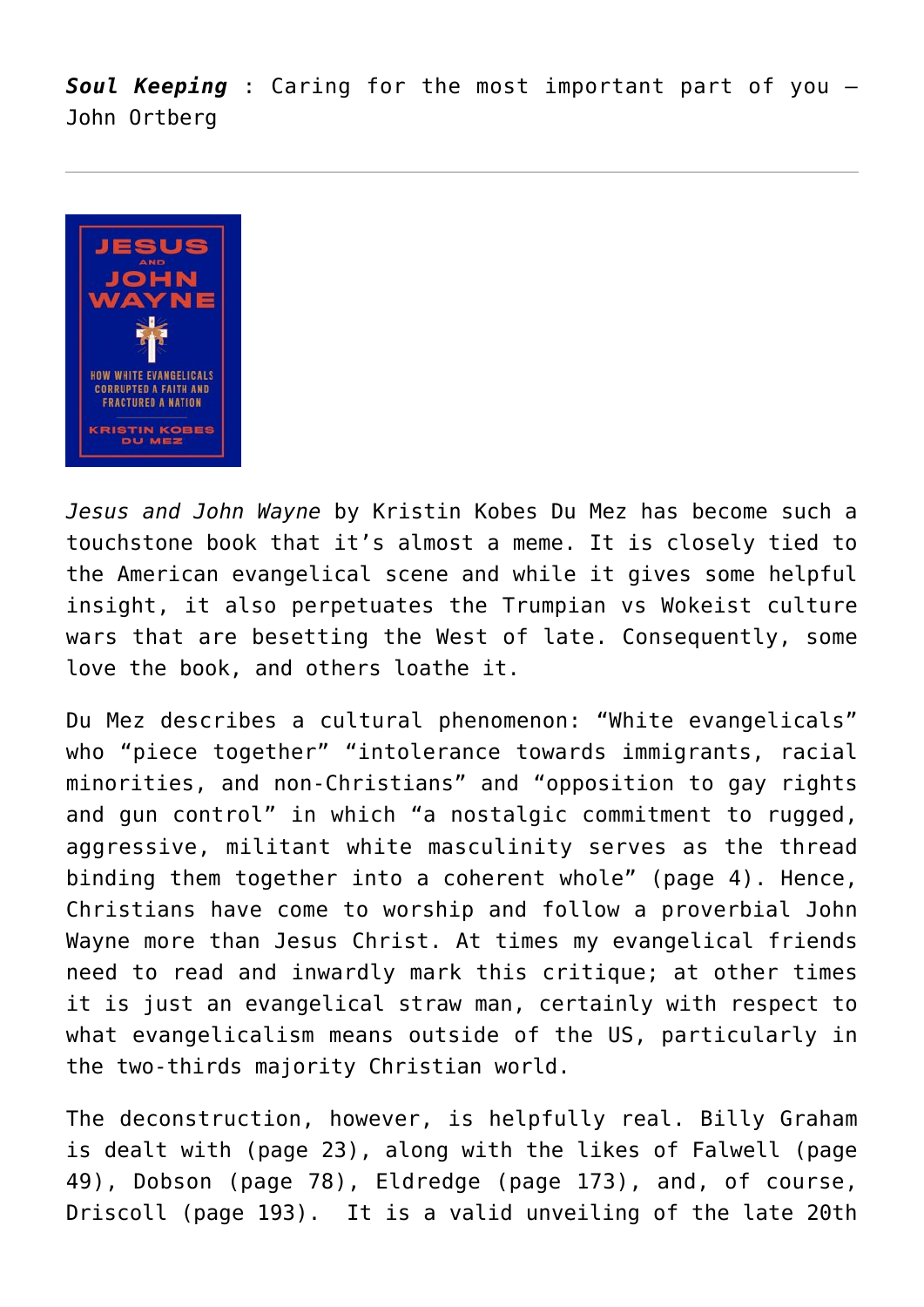Century ecosystem of a religious industry forming and feeding a marketplace of conservative ideals.

So how does this speak to the theme of ecclesiastical trauma? **On the one hand, I am with Du Mez.** I first encountered American messianicism over a quarter of a century ago while working for a mission agency; it disturbed me then, it nauseates me now. There's a cultish idolatry in it, and while the blatant stars-and-stripes version isn't really prevalent outside of the US, the culture permeates. How can it be that church-by-default in the 2020's is basically Willow Creek of the 1990's, complete with it's success-driven if-you-ain'tgrowing-there's-something-wrong-with-you marketeer method of managerial machoism? I've been under that bus, and too many of my friends have also. Du Mez gives insight into both the politics and social psychology of it all, and it is very helpful.

*Evangelicals hadn't betrayed their values. Donald Trump was the culmination of their half-century-long pursuit of a militant Christian masculinity. (page 271)*

A pervasive culture of misogyny is a particular focus of the book. You only need to hear the testimonies coming out of the *Rise and Fall of Mars Hill* podcast to see the legacy and fruit of the masculine hero complex. It hit close to home for me: While Gill and I weren't exactly fulsome proponents of the personalities, we *did* lean into the resources and some of the teaching of men such as LaHaye and Eldredge and even Driscoll. To be sure, some of it was helpful, but we have come to discern how many of the foundational premises are not of the Kingdom of God. Consider how marriage has been upheld as a way of sanctifying what remains an essentially pornified man-centred understanding of sex. To the extent that, back in the day, I did not detect, and even furthered, this corruption, I am chastened, saddened and regretful.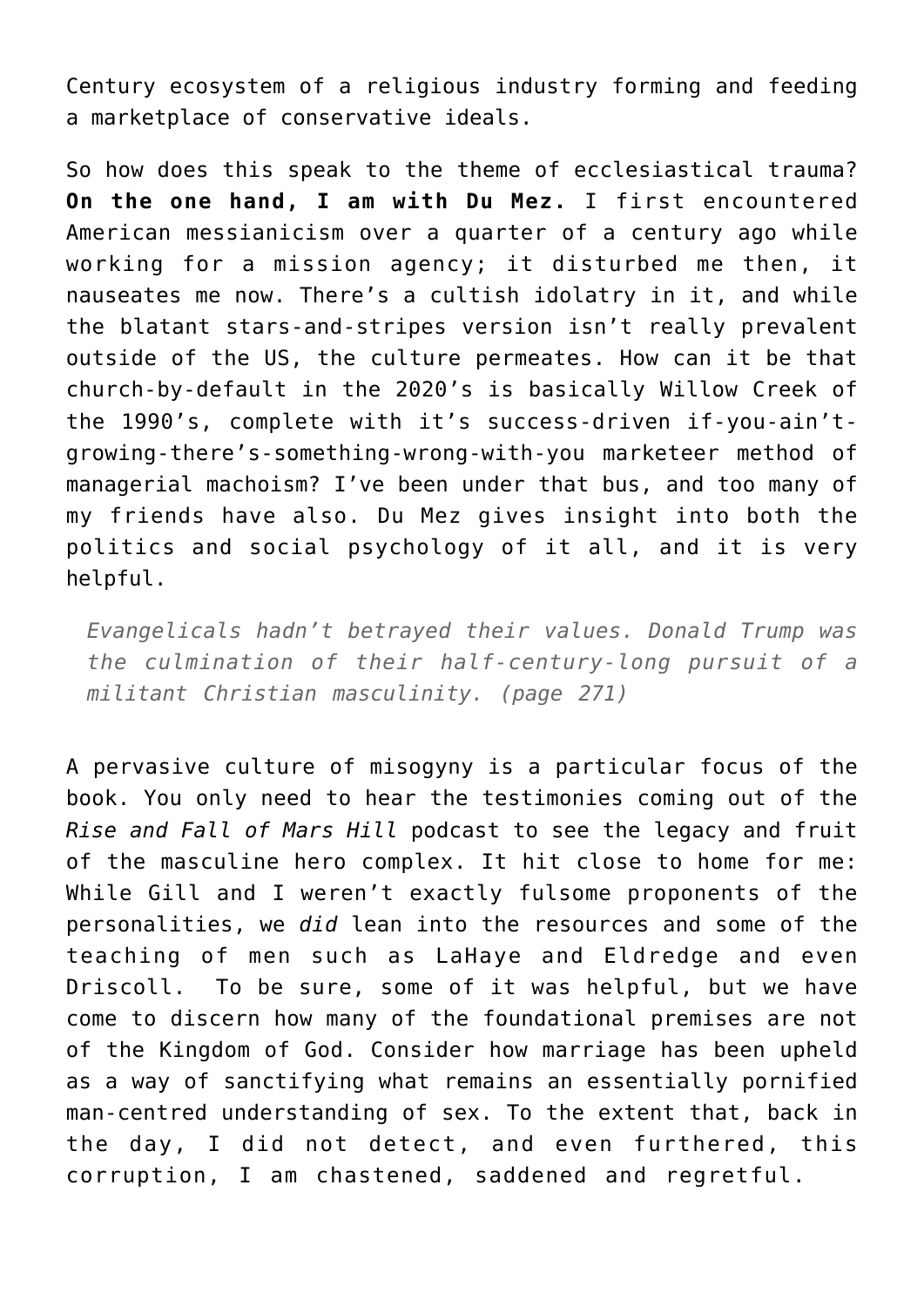*The evangelical men's movement of the 1990s was marked by experimentation and laden with contradictions. "Soft patriarchy" papered over tensions between a harsher, authoritarian masculinity and a more egalitarian posture; the motif of the tender warrior reconciled militancy with a kinder, gentler, more emotive bearing… it might have appeared that the more egalitarian and emotive impulses had the upper hand…. At the end of the decade, however, the more militant movement would begin to reassert itself. When it did.. [it] would become intertwined both with the sexual purity movement and with the assertion of complementarianism within evangelical circles. In time it would become clear that the combination… could produce toxic outcomes. (Page 172)*

**On the other hand, however, #***JAJW* **is not, for me, a salve for healing, it's just another beating.** In this way this book differs in my experience to that of [Langberg](https://briggs.id.au/jour/2021/05/redeeming-power-understanding-authority-and-abuse-in-the-church/) whose titular focus is the *redemption* of power. What hope does Du Mez offer? In our experience, the early 2000's were *hard* ministry years. We were young and naive and winging it on-the-fly, clinging to whatever was of *some* use from the very few spiritual parents we could find who would help us navigate  $-$  let alone lead!  $$ into uncharted waters. The Hybels-speak was already beginning to wear thin, and no one (apart from the self-infatuated Driscolls and Bells) had alternatives to offer. We eased our way forward, stumbling, learning, hurting, on the way.

Take that example of "soft patriarchy" quoted above: The emphasis on servant leadership in, say, Promise Keepers, *was* better than the Marlborough Man masculinity exemplified by our own fathers; so we took that step in the right direction. It's only in hindsight that we can see that it wasn't enough; it continued a disenfranchisement of our sisters; and it allowed an aspiration to manly-service to manifest yet another form of control. The first time I glimpsed this was when, having expressed some excitement about an upcoming meeting of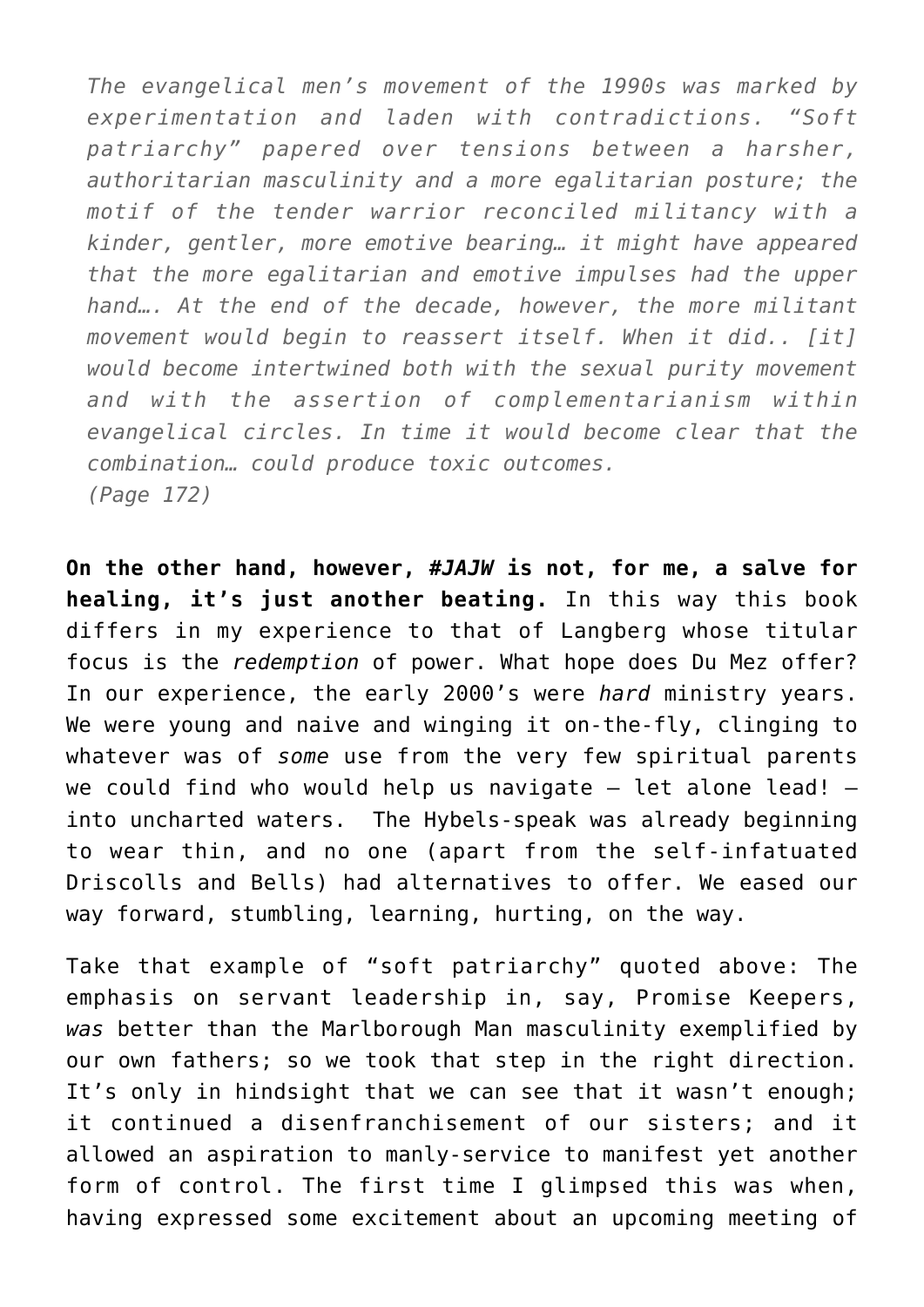mission-hearted sacrificial church-planting pioneers, I encountered the sadness of a Christian sister who shrugged and said that it was not a room she was welcome in.

I have learned to heed those who have had skin and blood in the game, and aren't about the winning. To that extent, 20th Century evangelicalism, like all periods of history, had its dross, and its pure metal. Du Mez gives only cursory mention of those who don't fit the stereotype of the antagonist she needs; her bias is clear. Consider Jim Wallis of Sojourners (briefly mentioned on page 47) or the likes of John Mark Comer and Jon Tyson (the same generation as Driscoll, but more refined by trial to a place of humility) who are the children of 20th Century icons such as Willard and Ortberg and Peterson. Their story is not told; yet it is these sorts of men who exhibit a form of masculinity that is worthy of at least some aspiration. I found only one explicit caveat conceding that the "evangelical cult of masculinity does not define the whole of American evangelicalism" (page 301).

*Jesus and John Wayne* has now been weaponised by both sides. It is yet another no-man's-land for those of us who have been wounded from both right and left. Du Mez writes, "In learning how to be Christian men, evangelicals also learned how to think about sex, guns, war, borders, Muslims, immigrants, the military, foreign policy, and the nation itself" (page 296), and it's a familiar, political trope of conflation; apparently if someone has, say, a traditional theology of, the atonement (caricatured on page 200), then they are also guilt of islamophobia and the idolisation of the military! Correlation is not causation, neither is there a necessary coherence entwining all these things – and perhaps Du Mez is simply making a generalist observation – but that is not how it gets played. I get why some would wield Du Mez as a wrecking ball of deconstruction; but there is often an arrogance in their assertion, and it invalidates more than it gifts life. In its activist fervour, the left is just as corrupt and corrupting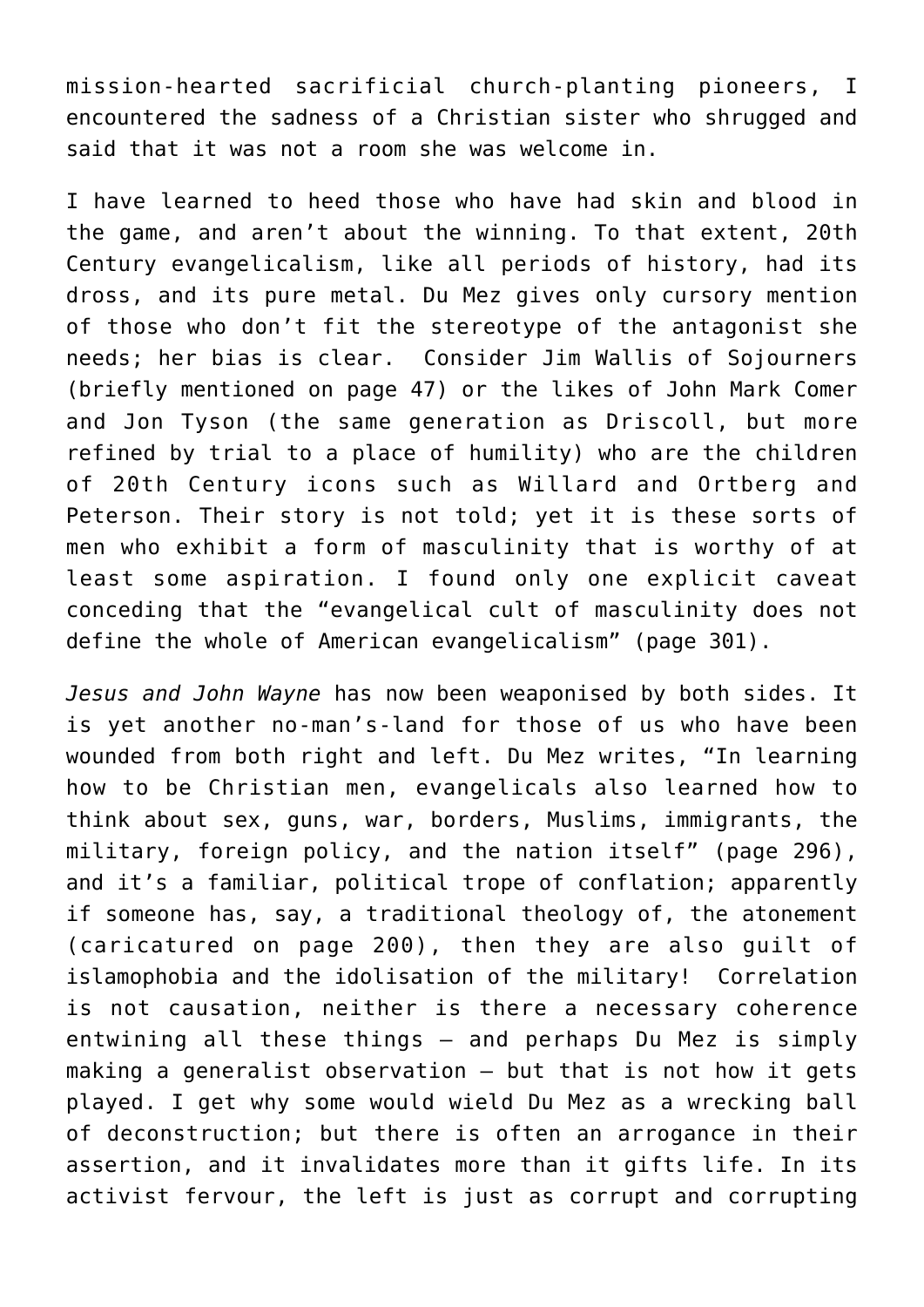at times as all that Du Mez rightfully points out about the right.

I read this book, and feel homeless.



This was one of those books that I got for its title. At the height of covid, when the deconstruction was real, I was looking for testimonies of those who had passed through ecclesiastical storms, and were able to perceive the Tolkeinesque adventure within the journey. This was not that book. The title of *Not All Who Wander (Spiritually) Are Lost* is verging on literary clickbait.

Traci Rhoades' book is basically autobiography told through the sequence of her church involvement. Perhaps its beauty is in its sheer *ordinariness* ("Overall, when I look back on my early years in the church, I'm more thankful than disillusioned", page 12). Like all ordinary stories she reveals the easy and comfortable times, and the storms that have tossed her about. From "flannel boards" and "vacation Bible school" (page 3) to bewilderment at power games in leadership, Rhoades is descriptive, rather than analytical. The church she describes is cultural phenomenon rather than theological wonder. And while she is not naive, she never reveals the sort of crisis that is relevant to me and mine in this season.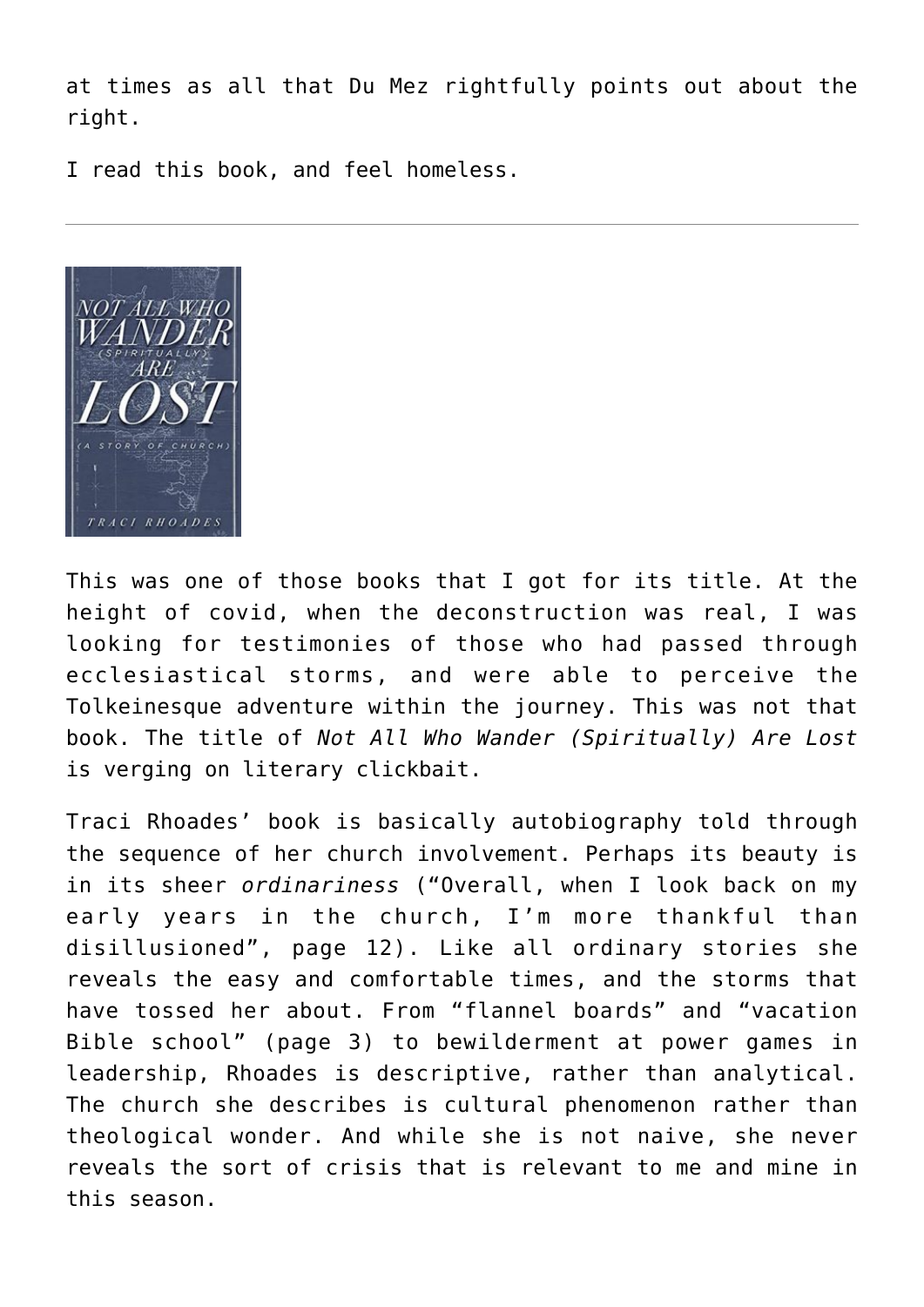*I've been in church forty-plus years. Don't think for a minute it's always easy or there aren't times when hefty doses of grace and forgiveness are needed, yet I've never considered leaving the church… Generations of my biological family have faithfully attended church, and I know I have a place in that heritage. (Page 23)*

The anecdotes from others are more helpful, and a bit more raw and real (e.g. "a story of a woman who had to leave for a time in order to let Jesus heal her heart.", page 29). Nevertheless, this whole book is more like an easy-listening podcast than a serious grappling with serious things; it's a glorified pinterest post. Sometimes, as she listed the various ways in which she was involved in the consumeristic programs of her latest context, I was simultaneously agitated and bored. What person of depth measures a church by a "parking lot" test and the rest of the quality-control criteria she employs (page 82)? The thought of pandering to such proclivities palpitates this pastor's pulse!

Perhaps the value of this book lies here: It is presented without guile. Occasionally I was even reminded of those heady days in my youth when the mission of the church *excited me* and when I could agree with Rhoades' Sunday School teacher, "I was glad when they said to me, 'Let us go to church'" (page 3). Those days are well and truly gone, but there is something of my "first love" in that sentiment which softens my cynicism even if it leaves me feeling wistful and sad at innocence gone. I still love the church of God, mostly in its hidden guises, but I am not void of delight, and sometimes it has the whiff of childlike wonder.

*The Jesus I met in the churches of my youth is the same Jesus who meets me in this spiritual wilderness. Jesus is the one who has formed and filled me. Jesus is the one who leads me, saves me, calls me. The Jesus I asked into my heart as a child is the same Jesus who I gave my on-fire heart to in my*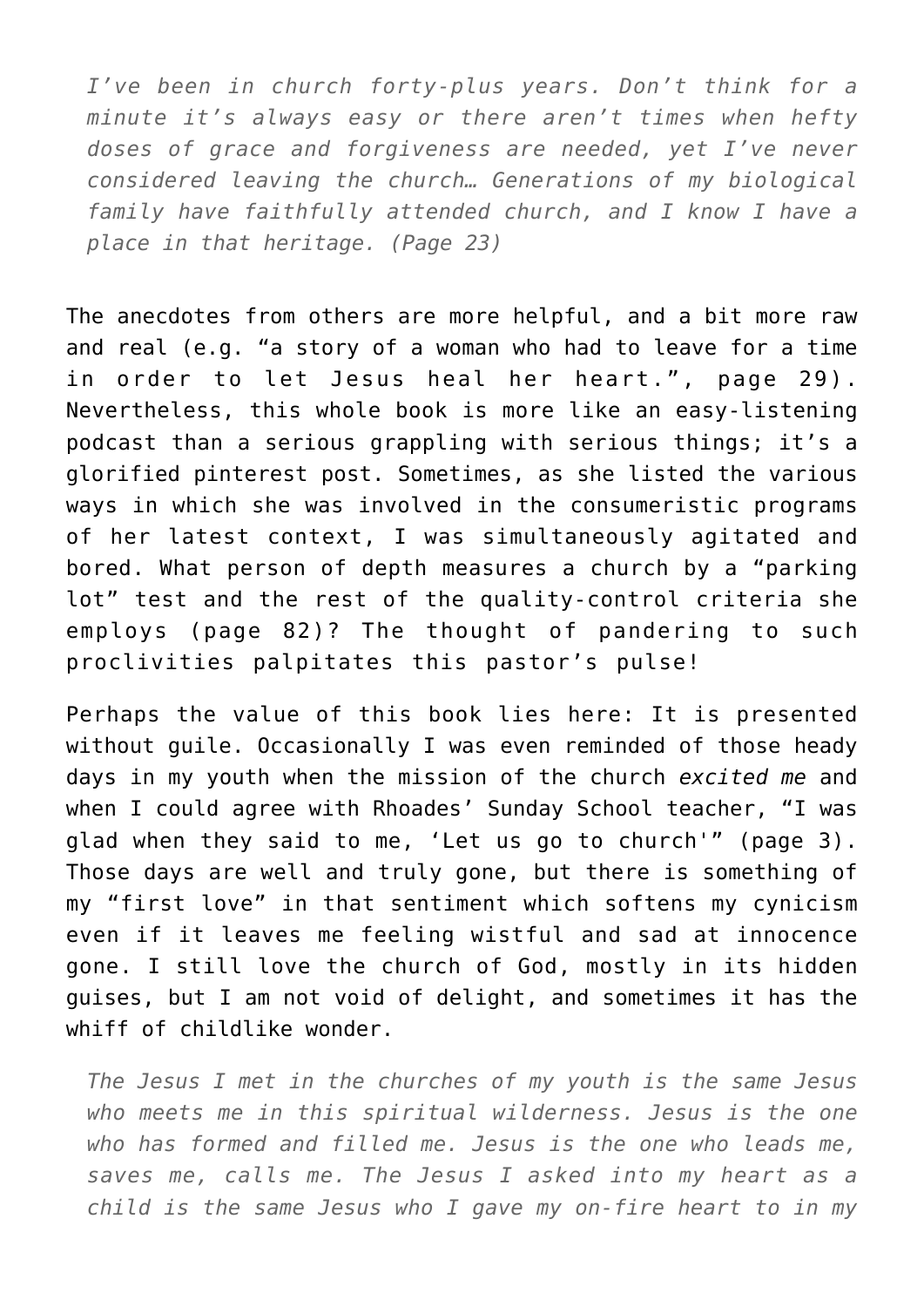*early twenties, and is the same Jesus I entrust my broken heart to now. (Page 92, quoting "Aaron")*

I read this book, and feel both annoyance, and, at the same time, a reminder to not disparage a way of being church through which God has blessed many, despite its manifest inadequacies.



Wade Mullen's *Something's Not Right* has a foreword by Diane Langberg, which is an instant recommendation. The subtitle speaks to it's purpose: *Decoding the hidden tactics of abuse and freeing yourself from its power*. It is not, so much, a therapeutic book; it is a *resource*, a form of training, that informs those moments when we know something is simply not quite right.

As such, Mullen provides an antidote to gaslighting. We know from experience that those who go through ecclesiastical trauma do a lot of soul searching. Most of us are, rightly, grounded in a desire to not rock the boat, to not tear down needlessly, and, in the most appropriate sense of it, to keep any rebellious spirit in check. Self-reflection is important, but it can be exploited by abusive perpetrators and toxic cultures. When we get tangled up, asking "What's wrong with me? What have I done wrong? Am I going mad?", the real issues (external to ourselves) avoid the exposure and the light they need for resolution. In contrast, Mullen helps us to be aware of the real toxicity, and to "advocate for yourself" (e.g. page 172).

*Abuse impairs your ability to make sense of what is happening. It spins you around and disorients you. (Page 79)*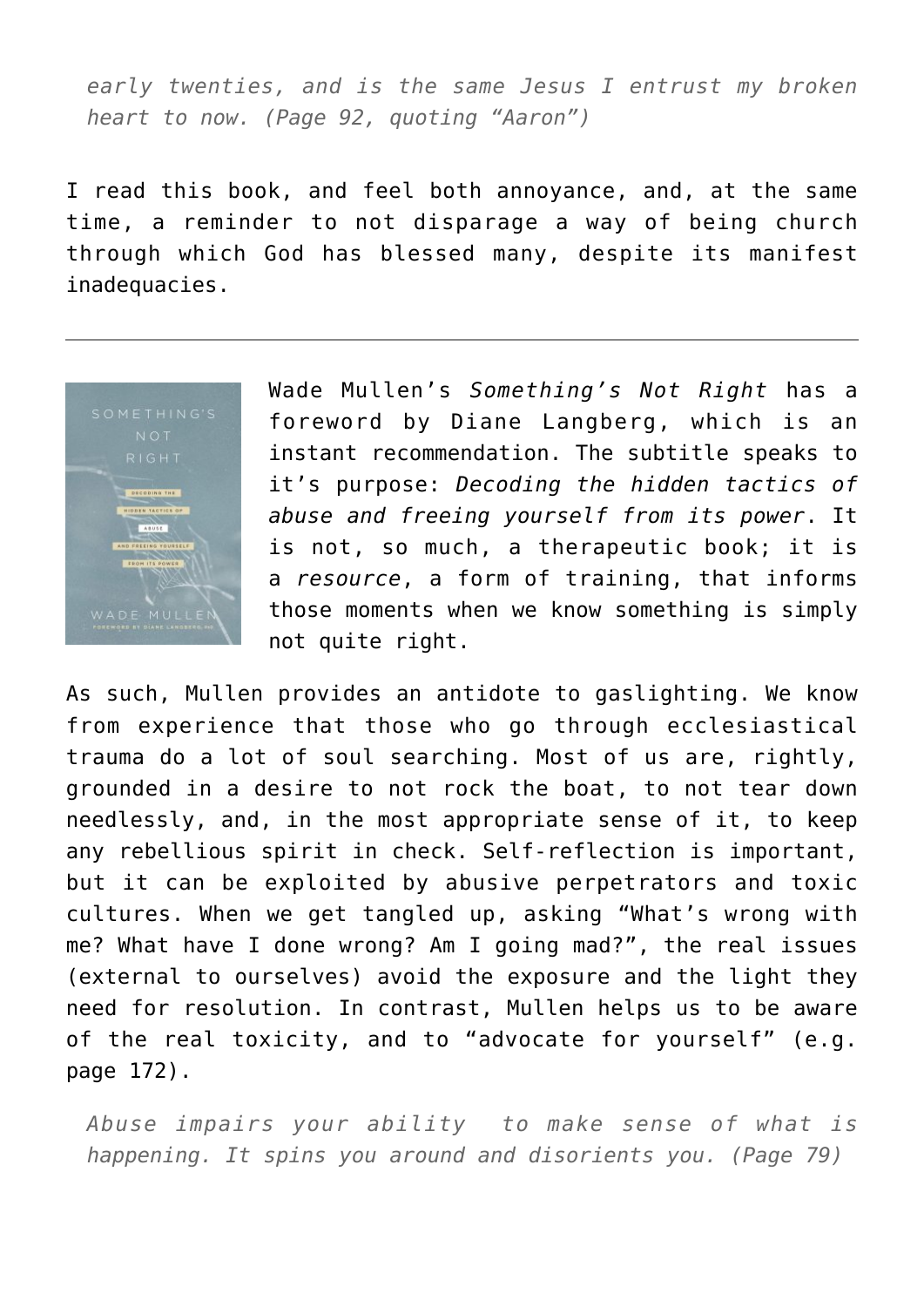The value of this book is it's applicability where toxicity is more subtle than blatant. Gill and I have not had many dealings with *overt* corruption but we *have* run the gamut of the *covert.* In our time we have experienced shunning and have had silence manipulated into us. We have been left capsized in the wake when perceptions are valued more than reality, and when dysfunctional institutions and offices are too big to question, let alone fail. We have been squeezed into false narratives which comfort the insecure but powerful. I found descriptions of all these sorts of things on the pages of this book, and it was a strange comfort to read; perhaps we're not crazy, just hurt.

Mullen speaks of silencing (e.g. page 13), different types of secret-mongering (page 17), the ways in which flattery is used (page 38), financial dependence (page 40), and attempts of using "past trauma against you" (page 174). A diagram (page 71) simply titled "dismantling your world" sums it up. He describes the protection of the indispensable over against the vulnerable (e.g. page 27). He speaks of narcissism and the complicity of those who prefer sterile comfort to healthy conflict ("peace when there is no peace", page 155). He describes the loss of agency ("a piece of her identity fell off with each step she took into the culture of the church", page 57). To a greater or lesser extent, we've seen it all, and personally experienced more than enough of it.

*I think many live with untold stories, not because they never want to tell them, but because they never encounter safe people and safe places where their stories can be heard. (Page 170)*

Here's a piece of truth behind why we are no longer enamoured by the religio-industrial church, and the glamour of success: "No amount of patience will produce change in an abusive community that isn't willing to surrender its legitimacy and pursue the entire truth" (page 166). Those who seek to save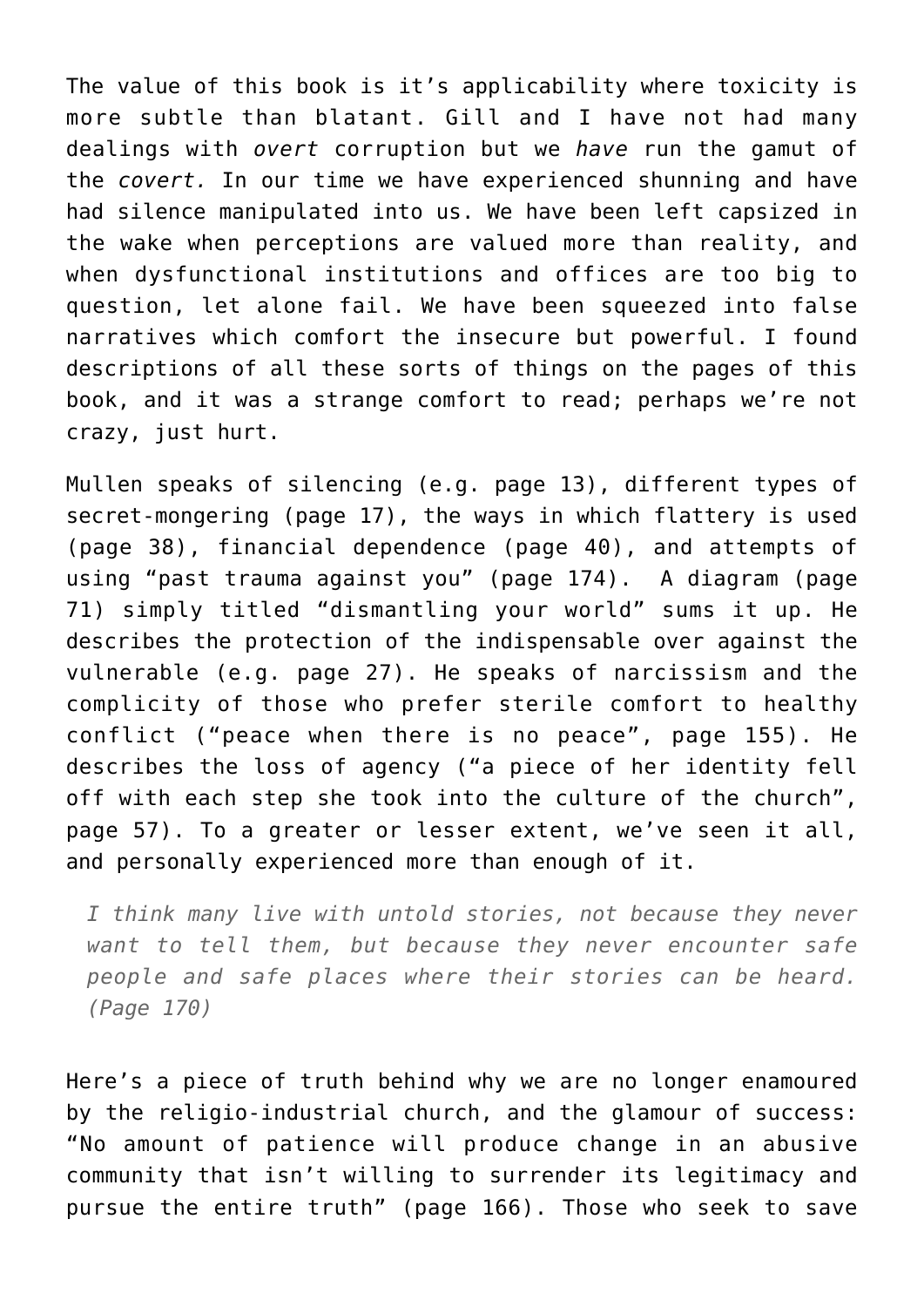their lives will lose it, you see. But that opposite is also true; and we have ever aspired to call God's people to lay themselves down, and so be saved.

I read this book and I feel validated.

And, in a healthy way, I also feel warned. As a church leader I am privileged to be invited into the vulnerable parts of people's lives. Church is its best when it is not shallow, aloof, "professional," but embraces vocational vulnerability and communal exposure to the grace of God. As Mullen describes those who are complicit in toxicity, I am marking it in myself: Have I made that excuse? Have I blinded myself to that flaw? I am aware of my faults; we all bring a degree of toxicity to our relationships.

Sometimes, it is even expected of us. I have long observed that I know a *few* pastors with a messianic complex, but I know *many* churches who put their pastors on a pedestal. Mullen helps me to not buy into that game, to detect when it's happening, and to climb down to the ground, no matter the cost, or the disappointment I bring others.

I read this book and I feel wary of myself, but also equipped, perhaps, to have some blind spots revealed.

And finally, I read this book and I feel some hope. I see in my own family some of the wounds Mullen describes, including his own. Cynicism, despair, and hopelessness can easily abound. Yet Mullen seeks to move in the opposite spirit. And he does this with aspiration that I think I can share: "I look for and cultivate beauty." (page 177)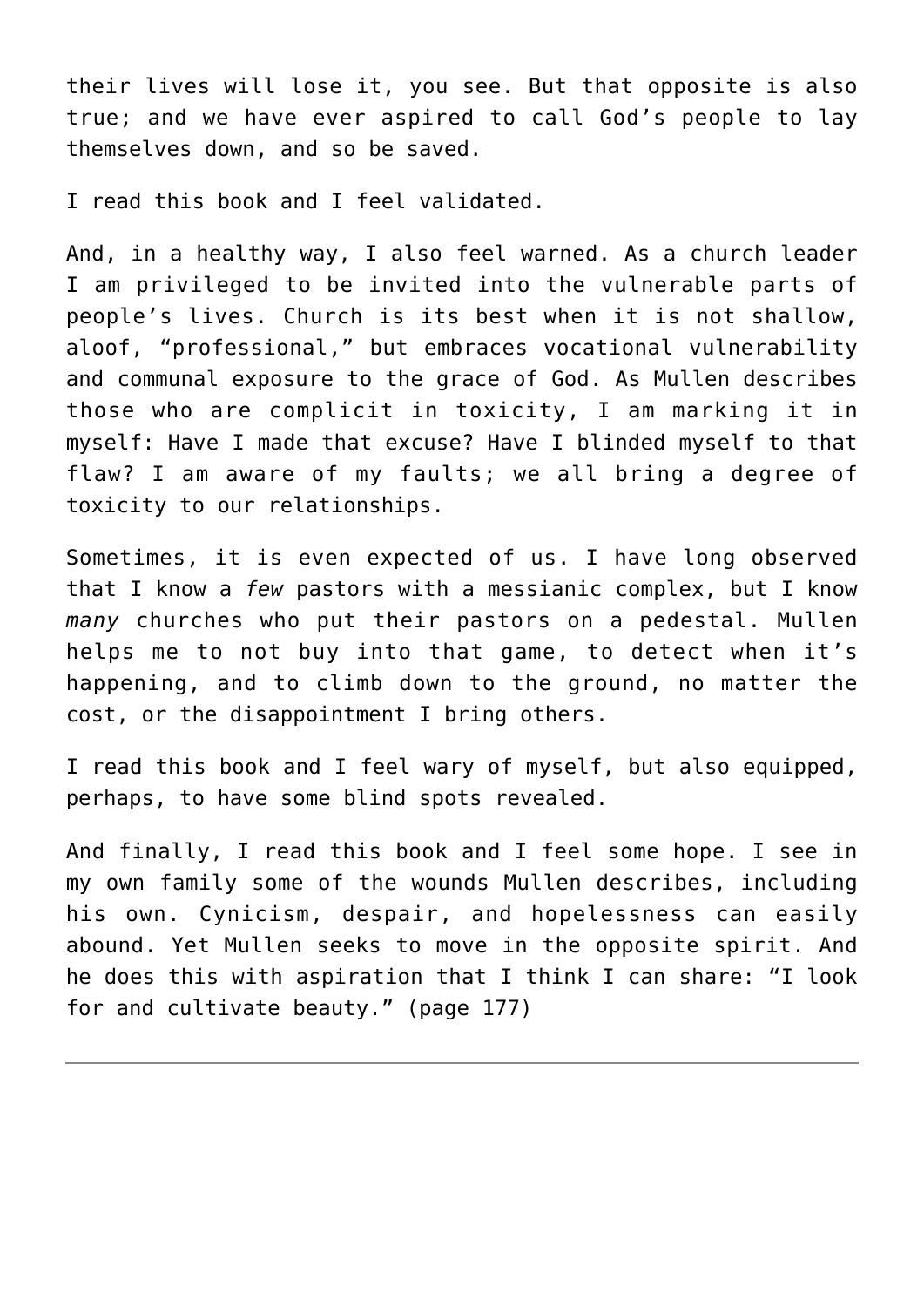

It seems useful to conclude thinking about ecclesiastical trauma with a book that is more positive; Ortberg's *Soul Keeping* is about wellbeing.

It intrigued me for a number of reasons, not least of which is my appreciation of a growing movement of Christian spirituality that is hard to define but is nevertheless real. It is theologically evangelical, pyschologically mature, sociologically aware, missional and holistic. It is epitomised by the likes of John Mark Comer, Tish Harrison Warren, and Jon Tyson. Look in to their background and you find influences such as Ortberg, and before him, Dallas Willard. This book, in many ways, is simply Ortberg's homage to Willard. There's even a line about the ruthless elimination of hurry (page 20) that someone "stole".

Ortberg considers "the soul" within the "operating system of life" as "the capacity to integrate all parts [body, mind, will etc.] into a single whole life" (page 42). "…like a program that runs a computer, you don't usually notice until it messes up." This concept of *integration* is at the heart of it all. And it is foundational to some of [my own recent](https://briggs.id.au/jour/2021/12/loving-where-you-put-your-feet/) [endeavours](https://briggs.id.au/jour/2021/12/loving-where-you-put-your-feet/) to bring emotional, physical, and spiritual health together.

In this book, therefore, we ponder ways in which our way of life can damage our soul, such that we are more disintegrated. In doing so, there is a nuanced realignment of some of our church rhetoric: A "lost" soul is not about "destination", but "condition" (page 62). Salvation is not just about the location of our eternity, but of regeneration of soul in the here and now; it is about health and our soul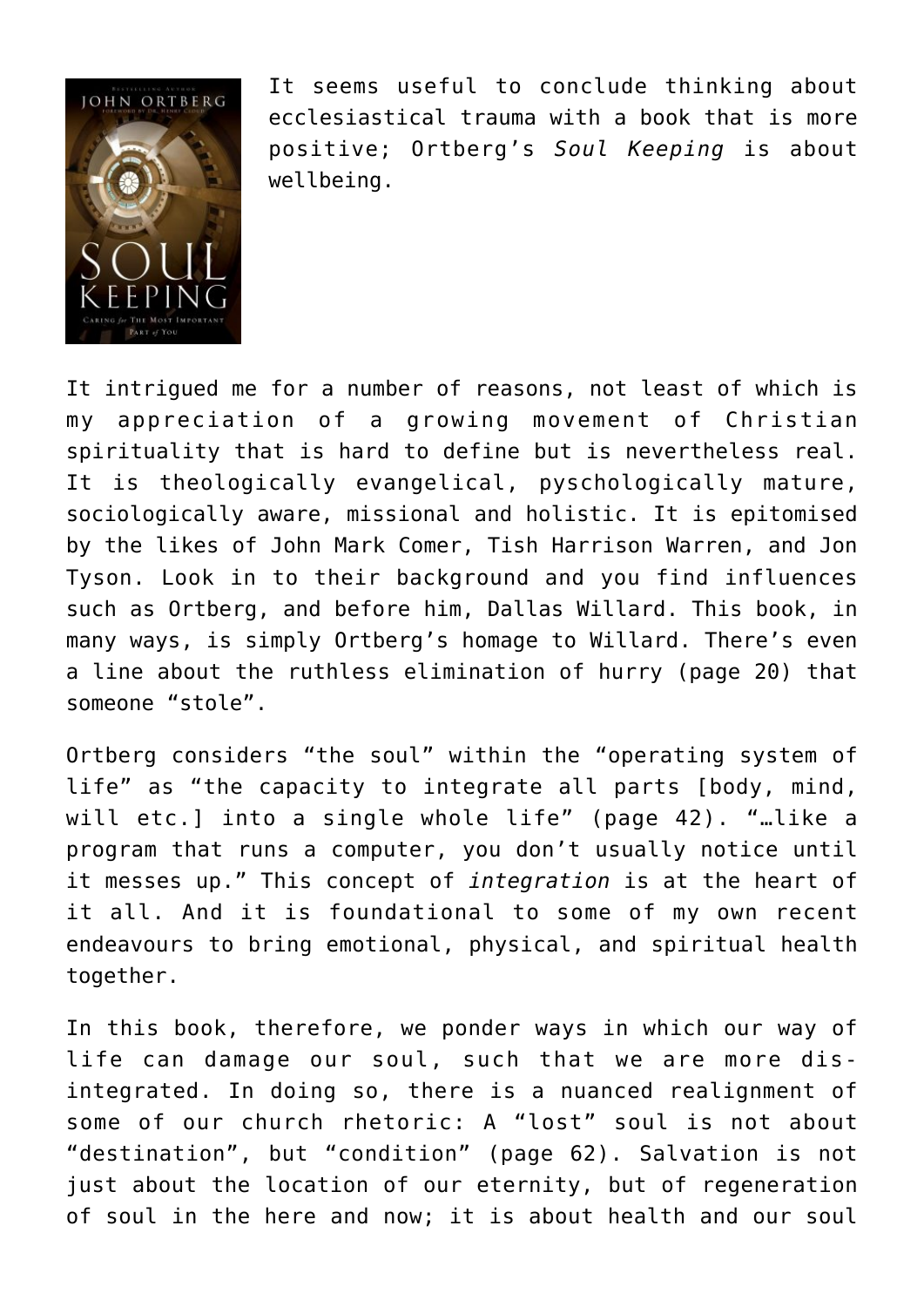finding it's home. "Sin fractures and shatters the soul" (page 67), and the gospel is the path of restoration. Eternal life is meant to start now.

In this way our theology is grounded. Idolatry isn't mere metaphysics, it's essentially *addiction*; a "finding oneself" in something or someone other than our maker. Worship isn't mere duty of some ethereal benefit; it's the upwelling of our very selves towards the source of life, our maker.

*The soul must orbit around something other than itself – something it can worship. It is the nature of the soul to need. (Page 85)*

The exhortation of the book is a gentle assertion of agency, by the grace of God. Ortberg spins a parable in his prologue (page 13) of a fresh stream flowing from ancient roots to bring water to a village. If the stream is *kept* well – if it is cleared of detritus, and kept to its course, and resolved of pollutants – it is life-giving, and a bubbling joy. If left unattended, it can go stagnant and bring death. The exhortation is this: *The stream is your soul, and you are the keeper.*

Here there's a connection with the theme of ecclesiastical trauma. There are two facets to this. Firstly, trauma is a damaging of the soul. It is usually inflicted by those who have not *kept their soul* well; and who deflect that responsibility onto others. (An aside: vicars have the "cure of souls", but that does not make us the springs of water that others can empty; it is to help others find the source of life, and equip them to tend to their own stream). Secondly, for myself at least, the healing of that trauma is about reintegration more than anything else (including managementspeaks words such as *resilience*).

In this light, trauma can lead to worship. "God has placed eternity in our hearts" and pain reveals our hunger for it.